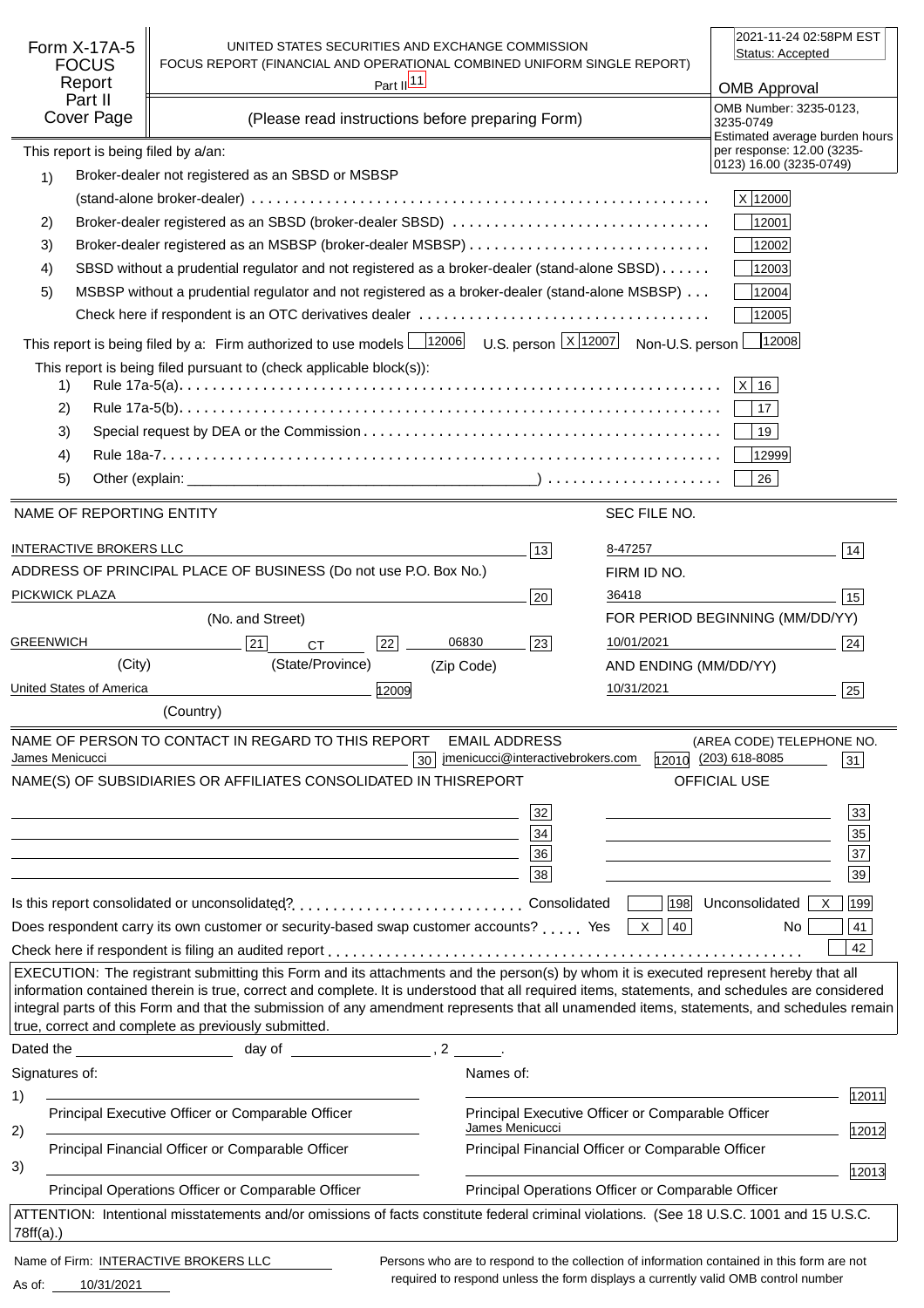|                                   | COMPUTATION OF NET CAPITAL (FILER NOT AUTHORIZED TO USE MODELS)                                                                                                                                                                                                | 2021-11-24 02:58PM EST<br>Status: Accepted |
|-----------------------------------|----------------------------------------------------------------------------------------------------------------------------------------------------------------------------------------------------------------------------------------------------------------|--------------------------------------------|
| <b>FOCUS</b><br>Report<br>Part II | Items on this page to be reported by a: Stand-Alone Broker-Dealer (Not Authorized to use models)<br>Stand-Alone SBSD (Not Authorized to use models)<br>Broker-Dealer SBSD (Not Authorized to use models)<br>Broker-Dealer MSBSP (Not Authorized to use models) |                                            |

# Computation of Net Capital

|                                                                                                                                          |                                               |                                          | 3480<br>\$<br>6,297,931,180          |
|------------------------------------------------------------------------------------------------------------------------------------------|-----------------------------------------------|------------------------------------------|--------------------------------------|
|                                                                                                                                          |                                               | $\mathcal{L}$<br>$0)$  3490              |                                      |
|                                                                                                                                          |                                               | \$<br>6,297,931,180 3500                 |                                      |
| 4. Add:                                                                                                                                  |                                               |                                          |                                      |
| A. Liabilities subordinated to claims of creditors allowable in computation of net capital                                               |                                               | $\frac{1}{\sqrt{2}}$<br>3520<br>$\Omega$ |                                      |
|                                                                                                                                          |                                               |                                          | $\mathbf 0$<br>3525<br>$\frac{1}{2}$ |
|                                                                                                                                          |                                               |                                          | 6,297,931,180 3530<br>$\frac{1}{2}$  |
| 6. Deductions and/or charges                                                                                                             |                                               |                                          |                                      |
| A. Total nonallowable assets from Statement of Financial Condition \$ 617,180,147 3540                                                   |                                               |                                          |                                      |
| 1. Additional charges for customers' and non-customers' security accounts \$                                                             |                                               | $0$ 3550                                 |                                      |
| 2. Additional charges for customers' and                                                                                                 |                                               |                                          |                                      |
|                                                                                                                                          | $\mathbf{0}$                                  | 3560                                     |                                      |
| 3. Additional charges for customers' and                                                                                                 |                                               |                                          |                                      |
| non-customers' security-based swap accounts\$                                                                                            |                                               | 12051                                    |                                      |
| 4. Additional charges for customers' and non-customers' swap accounts                                                                    | $\sim$                                        | 12052                                    |                                      |
|                                                                                                                                          | $\frac{1}{\sqrt{2}}$<br>3,649,034             | 3570                                     |                                      |
| 1. number of items.<br>3450<br>160                                                                                                       |                                               |                                          |                                      |
| C. Aged short security differences-less                                                                                                  |                                               |                                          |                                      |
| reserve of $\dots\dots\dots\dots\dots\dots$ \$<br>$\overline{0}$<br> 3460                                                                | $\frac{1}{2}$<br>$\overline{0}$               | 3580                                     |                                      |
| 3470 <br>$\Omega$                                                                                                                        |                                               |                                          |                                      |
| D. Secured demand note deficiency                                                                                                        | \$<br>$\overline{0}$                          | 3590                                     |                                      |
| E. Commodity futures contracts and spot commodities -                                                                                    |                                               |                                          |                                      |
|                                                                                                                                          | $\mathbf{0}$<br>the company of the company of | 3600                                     |                                      |
|                                                                                                                                          | $$ \_{}$ 254,779,230 3610                     |                                          |                                      |
| G. Deductions for accounts carried under Rules $15c3-1(a)(6)$ and $(c)(2)(x)$                                                            | $\mathfrak{S}$                                | $0 \mid 3615$                            |                                      |
|                                                                                                                                          |                                               |                                          | 875,608,411) 3620                    |
| 7. Other additions and/or allowable credits (list) $\ldots \ldots \ldots \ldots \ldots \ldots \ldots \ldots \ldots \ldots \ldots \ldots$ |                                               |                                          | 3630<br>0                            |
|                                                                                                                                          |                                               |                                          | 5,422,322,769 3640                   |
| 9. Haircuts on securities other than security-based swaps                                                                                |                                               |                                          |                                      |
|                                                                                                                                          |                                               | $0 \mid 3660$                            |                                      |
| B. Subordinated securities borrowings \$                                                                                                 | $\overline{0}$                                | 3670                                     |                                      |
| C. Trading and investment securities                                                                                                     |                                               |                                          |                                      |
| 1. Bankers' acceptances, certificates of deposit, commercial paper, and                                                                  |                                               |                                          |                                      |
| money market instruments. $\dots \dots \dots \dots \dots \dots \dots \dots \dots \dots$ \$                                               | $\mathbf{0}$                                  | 3680                                     |                                      |
| 2. U.S. and Canadian government obligations \$<br>3. State and municipal government obligations \$                                       |                                               | 0   3690<br>$0$   3700                   |                                      |
|                                                                                                                                          |                                               | 0  3710                                  |                                      |
|                                                                                                                                          | $\mathbf{0}$                                  | 3720                                     |                                      |
|                                                                                                                                          |                                               | $0$   3730                               |                                      |
|                                                                                                                                          | $\overline{0}$                                | 3732                                     |                                      |
| 8. Risk-based haircuts computed under 17 CFR 240.15c3-1a                                                                                 |                                               |                                          |                                      |
|                                                                                                                                          |                                               | 12028                                    |                                      |
| 9. Other securities                                                                                                                      |                                               | $0$ 3734                                 |                                      |
|                                                                                                                                          | $\overline{0}$                                | 3650                                     |                                      |
|                                                                                                                                          | 3,112,597 3736                                |                                          |                                      |
| 10. Haircuts on security-based swaps \$                                                                                                  |                                               | 12053                                    |                                      |
| 11. Haircuts on swaps $\dots\dots\dots\dots\dots\dots\dots\dots\dots\dots\dots\dots$ \$_______________________________                   |                                               | 12054                                    |                                      |
|                                                                                                                                          |                                               |                                          | 3,112,597) 3740<br>\$(               |
|                                                                                                                                          |                                               |                                          | \$<br>5,419,210,172 3750             |
|                                                                                                                                          |                                               |                                          |                                      |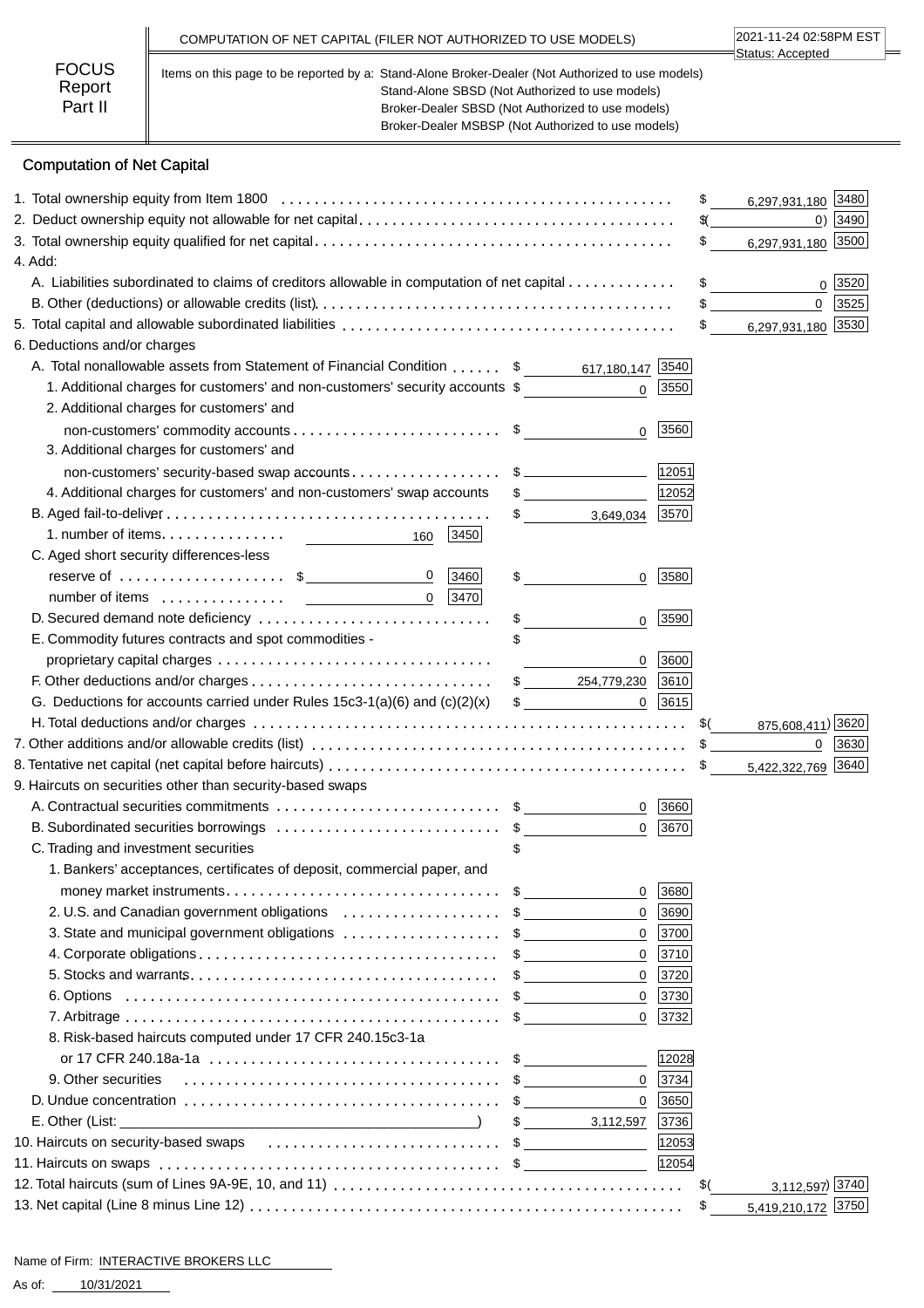|                        |                                         | COMPUTATION OF MINIMUM REGULATORY CAPITAL REQUIREMENTS                              | 2021-11-24 02:58PM EST |  |
|------------------------|-----------------------------------------|-------------------------------------------------------------------------------------|------------------------|--|
| <b>FOCUS</b><br>Report | Items on this page to be reported by a: | Stand-Alone Broker-Dealer<br>Broker-Dealer SBSD (other than OTC Derivatives Dealer) | ∃Status: Accepted      |  |
| Part II                |                                         | <b>Broker-Dealer MSBSP</b>                                                          |                        |  |

# Calculation of Excess Tentative Net Capital (If Applicable)

|                                                                                                                                                                                                                                         |   | 5,422,322,769 3640 |             |
|-----------------------------------------------------------------------------------------------------------------------------------------------------------------------------------------------------------------------------------------|---|--------------------|-------------|
|                                                                                                                                                                                                                                         |   |                    | 12055       |
|                                                                                                                                                                                                                                         |   |                    |             |
| 4. Tentative net capital in excess of 120% of minimum tentative net capital requirement reported on Line 2                                                                                                                              |   | $\frac{1}{2}$      | 0  12057    |
| <b>Calculation of Minimum Net Capital Requirement</b>                                                                                                                                                                                   |   |                    |             |
| 5. Ratio minimum net capital requirement                                                                                                                                                                                                |   |                    |             |
| A. 62/3% of total aggregate indebtedness (Line Item 3840) <i>[all contentation contents in the series</i> of total aggregate indebtedness (Line Item 3840) <i>[all contents in the series</i> of the series of the series of the series |   |                    | 3756        |
| B. 2% of aggregate debit items as shown in the Formula for Reserve Requirements pursuant to Rule 15c3-3 \$<br>i. Minimum CFTC net capital requirement (if applicable) $\ldots \ldots \ldots$ \$ 180,236,141 [7490]                      |   | 993,429,697 3870   |             |
| C. Percentage of risk margin amount computed under 17 CFR 240.15c3-1(a)(7)(i) or (a)(10)  \$                                                                                                                                            |   |                    | 12058       |
| D. For broker-dealers engaged in reverse repurchase agreements, 10% of the amounts in 17 CFR 240.15c3-1(a)(9)(i)-(iii) \$                                                                                                               |   |                    | 12059       |
| E. Minimum ratio requirement (sum of Lines 5A, 5B, 5C, and/or 5D, as applicable) \$ ______ 993,429,697  12060                                                                                                                           |   |                    |             |
|                                                                                                                                                                                                                                         |   |                    |             |
|                                                                                                                                                                                                                                         |   |                    |             |
|                                                                                                                                                                                                                                         |   |                    |             |
| 9. Net capital and tentative net capital in relation to early warning thresholds                                                                                                                                                        |   |                    |             |
| A. Net capital in excess of 120% of minimum net capital requirement reported on Line 7  \$ 4,227,094,536 12061                                                                                                                          |   |                    |             |
| B. Net capital in excess of 5% of combined aggregate debit items as shown in the Formula for                                                                                                                                            |   |                    |             |
|                                                                                                                                                                                                                                         |   |                    |             |
| Computation of Aggregate Indebtedness (If Applicable)                                                                                                                                                                                   |   |                    |             |
| 10. Total aggregate indebtedness liabilities from Statement of Financial Condition (Item 1230)  \$                                                                                                                                      |   |                    | 3790        |
| 11. Add                                                                                                                                                                                                                                 |   |                    |             |
| A. Drafts for immediate credit $\ldots \ldots \ldots \ldots \ldots \ldots \ldots \ldots \ldots$ \$<br>3800                                                                                                                              |   |                    |             |
| B. Market value of securities borrowed for which no equivalent                                                                                                                                                                          |   |                    |             |
| 3810                                                                                                                                                                                                                                    |   |                    |             |
| 3820                                                                                                                                                                                                                                    |   |                    |             |
|                                                                                                                                                                                                                                         |   | $\sim$             | 3830        |
| 12. Deduct: Adjustment based on deposits in Special Reserve Bank Accounts (see Rule 15c3-1(c)(1)(vii))                                                                                                                                  |   | $\sim$             | 3838        |
|                                                                                                                                                                                                                                         |   |                    | 3840        |
| 14. Percentage of aggregate indebtedness to net capital (Item 3840 divided by Item 3750)                                                                                                                                                |   | $\%$               | 3850        |
| 15. Percentage of aggregate indebtedness to net capital after anticipated capital withdrawals                                                                                                                                           |   |                    |             |
|                                                                                                                                                                                                                                         | % |                    | 3853        |
| <b>Calculation of Other Ratios</b>                                                                                                                                                                                                      |   |                    |             |
| 16. Percentage of net capital to aggregate debits (Item 3750 divided by Item 4470) %                                                                                                                                                    |   | $10.91$ 3851       |             |
| 17. Percentage of net capital, after anticipated capital withdrawals, to aggregate debits                                                                                                                                               |   |                    |             |
| (Item 3750 less Item 4880, divided by Item 4470) $\ldots \ldots \ldots \ldots \ldots \ldots \ldots \ldots \ldots \ldots \ldots \ldots$                                                                                                  |   |                    | 10.91 3854  |
| 18. Percentage of debt to debt-to-equity total, computed in accordance with Rule 15c3-1(d)  %                                                                                                                                           |   | 0.00               | 3860        |
| 19. Options deductions/net capital ratio (1000% test) total deductions exclusive of liquidating                                                                                                                                         |   |                    |             |
| equity under Rule 15c3-1(a)(6) and (c)(2)(x) divided by net capital  % _____                                                                                                                                                            |   |                    | $0.00$ 3852 |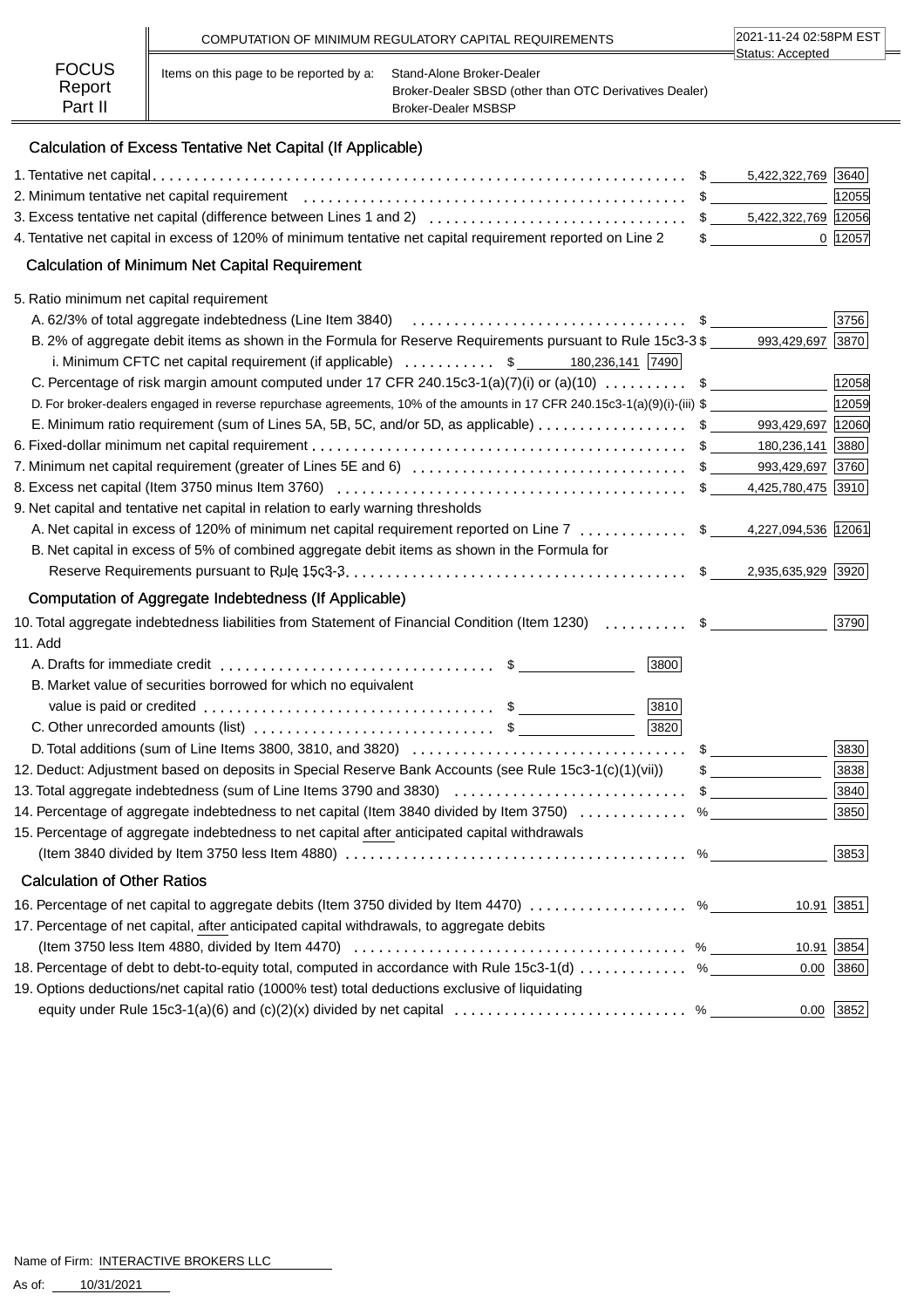|                                   | COMPUTATION FOR DETERMINATION OF CUSTOMER RESERVE REQUIREMENTS                                                    | 2021-11-24 02:58PM EST<br>Status: Accepted |
|-----------------------------------|-------------------------------------------------------------------------------------------------------------------|--------------------------------------------|
| <b>FOCUS</b><br>Report<br>Part II | Items on this page to be reported by a:<br>Stand-Alone Broker-Dealer<br>Broker-Dealer SBSD<br>Broker-Dealer MSBSP |                                            |

### CREDIT BALANCES

| 1. Free credit balances and other credit balances in customers'<br>47,556,903,468 4340                                                                                                                                                                                                                                                                                                                                                                                                                                                                                       |                     |      |
|------------------------------------------------------------------------------------------------------------------------------------------------------------------------------------------------------------------------------------------------------------------------------------------------------------------------------------------------------------------------------------------------------------------------------------------------------------------------------------------------------------------------------------------------------------------------------|---------------------|------|
| 2. Monies borrowed collateralized by securities carried for the accounts                                                                                                                                                                                                                                                                                                                                                                                                                                                                                                     |                     |      |
| 4,091,190,672 4350                                                                                                                                                                                                                                                                                                                                                                                                                                                                                                                                                           |                     |      |
| 3. Monies payable against customers' securities loaned (see Note C) $\cdots \cdots \cdots \cdots \cdots$ \$6,797,715,874 4360                                                                                                                                                                                                                                                                                                                                                                                                                                                |                     |      |
| 4. Customers' securities failed to receive (see Note D) $\cdots$ \$<br>73,572,269 4370                                                                                                                                                                                                                                                                                                                                                                                                                                                                                       |                     |      |
| 5. Credit balances in firm accounts which are attributable to<br>$0$ 4380                                                                                                                                                                                                                                                                                                                                                                                                                                                                                                    |                     |      |
| 6. Market value of stock dividends, stock splits and similar distributions<br>0 4390                                                                                                                                                                                                                                                                                                                                                                                                                                                                                         |                     |      |
| 7.** Market value of short security count differences over 30 calendar days old $\dots\dots\dots\dots$<br>$0\sqrt{4400}$                                                                                                                                                                                                                                                                                                                                                                                                                                                     |                     |      |
| 8. ** Market value of short securities and credits (not to be offset by longs or by<br>debits) in all suspense accounts over 30 calendar days \$<br>9,587,054 4410                                                                                                                                                                                                                                                                                                                                                                                                           |                     |      |
| 9. Market value of securities which are in transfer in excess of 40 calendar days<br>and have not been confirmed to be in transfer by the transfer agent or<br>0 4420                                                                                                                                                                                                                                                                                                                                                                                                        |                     |      |
|                                                                                                                                                                                                                                                                                                                                                                                                                                                                                                                                                                              |                     |      |
| 11. TOTAL CREDITS (sum of Lines 1-10) (and the content of the content of the state of the state of the state o                                                                                                                                                                                                                                                                                                                                                                                                                                                               | 58,594,001,160      | 4430 |
| <b>DEBIT BALANCES</b><br>12. ** Debit balances in customers' cash and margin accounts excluding unsecured<br>accounts and accounts doubtful of collection (see Note E) $\dots \dots \dots \dots \dots \dots \dots \dots$<br>41,981,465,516 4440                                                                                                                                                                                                                                                                                                                              |                     |      |
| 13. Securities borrowed to effectuate short sales by customers and securities borrowed<br>to make delivery on customers' securities failed to deliver $\cdots \cdots \cdots \cdots \cdots \cdots$<br>3,591,620,121 4450                                                                                                                                                                                                                                                                                                                                                      |                     |      |
| 14. Failed to deliver of customers' securities not older than 30 calendar days \$<br>7,208,557 4460                                                                                                                                                                                                                                                                                                                                                                                                                                                                          |                     |      |
|                                                                                                                                                                                                                                                                                                                                                                                                                                                                                                                                                                              |                     |      |
| 15. Margin required and on deposit with the Options Clearing Corporation for all<br>option contracts written or purchased in customer accounts (see Note F) \$<br>4,091,190,672 4465                                                                                                                                                                                                                                                                                                                                                                                         |                     |      |
| 16. Margin required and on deposit with a clearing agency registered with the Commission<br>under section 17A of the Act (15 U.S.C. 78q-1) or a derivatives clearing organization<br>registered with the Commodity Futures Trading Commission under section 5b of the Commodity<br>Exchange Act (7 U.S.C. 7a-1) related to the following types of positions written, purchased<br>or sold in customer accounts: (1) security futures products and (2) futures contracts<br>(and options thereon) carried in a securities account pursuant to an SRO portfolio mar-<br>0 4467 |                     |      |
| 0 4469                                                                                                                                                                                                                                                                                                                                                                                                                                                                                                                                                                       |                     |      |
|                                                                                                                                                                                                                                                                                                                                                                                                                                                                                                                                                                              | 49,671,484,866 4470 |      |
| 19.** Less 3% (for alternative method only - see Rule 15c3-1(a)(1)(ii)) (3% x Line Item 4470) $\cdots$ \$(                                                                                                                                                                                                                                                                                                                                                                                                                                                                   | 1,490,144,546) 4471 |      |
|                                                                                                                                                                                                                                                                                                                                                                                                                                                                                                                                                                              | 48.181.340.320      | 4472 |
| <b>RESERVE COMPUTATION</b>                                                                                                                                                                                                                                                                                                                                                                                                                                                                                                                                                   |                     |      |
|                                                                                                                                                                                                                                                                                                                                                                                                                                                                                                                                                                              | 0                   | 4480 |
|                                                                                                                                                                                                                                                                                                                                                                                                                                                                                                                                                                              | 10,412,660,840      | 4490 |
| 23. If computation is made monthly as permitted, enter 105% of                                                                                                                                                                                                                                                                                                                                                                                                                                                                                                               |                     | 4500 |
| 24. Amount held on deposit in "Reserve Bank Account(s)", including                                                                                                                                                                                                                                                                                                                                                                                                                                                                                                           |                     |      |
| 9,049,739,849 4505 value of qualified securities, at end of reporting period \$<br>\$                                                                                                                                                                                                                                                                                                                                                                                                                                                                                        | 10,906,738,709 4510 |      |
| 25. Amount of deposit (or withdrawal) including                                                                                                                                                                                                                                                                                                                                                                                                                                                                                                                              |                     |      |
| \$                                                                                                                                                                                                                                                                                                                                                                                                                                                                                                                                                                           | (266, 569, 257)     | 4520 |
| 26. New amount in Reserve Bank Account(s) after adding deposit or subtracting withdrawal including                                                                                                                                                                                                                                                                                                                                                                                                                                                                           |                     |      |
| \$                                                                                                                                                                                                                                                                                                                                                                                                                                                                                                                                                                           | 10,640,169,452      | 4530 |
|                                                                                                                                                                                                                                                                                                                                                                                                                                                                                                                                                                              | 11/01/21            | 4540 |
| <b>FREQUENCY OF COMPUTATION</b><br>4334<br>4332<br>4333<br>28. Daily<br>Weekly<br>Monthly                                                                                                                                                                                                                                                                                                                                                                                                                                                                                    |                     |      |

\*\* In the event the Net Capital Requirement is computed under the alternative method, this "Reserve Formula" shall be prepared in accordance with the requirements of paragraph (a)(1)(ii) of Rule 15c3-1.

 $\overline{\phantom{a}}$ 

References to notes in this section refer to the notes to 17 CFR 240.15c3-1a.

Name of Firm: INTERACTIVE BROKERS LLC

10/31/2021 As of: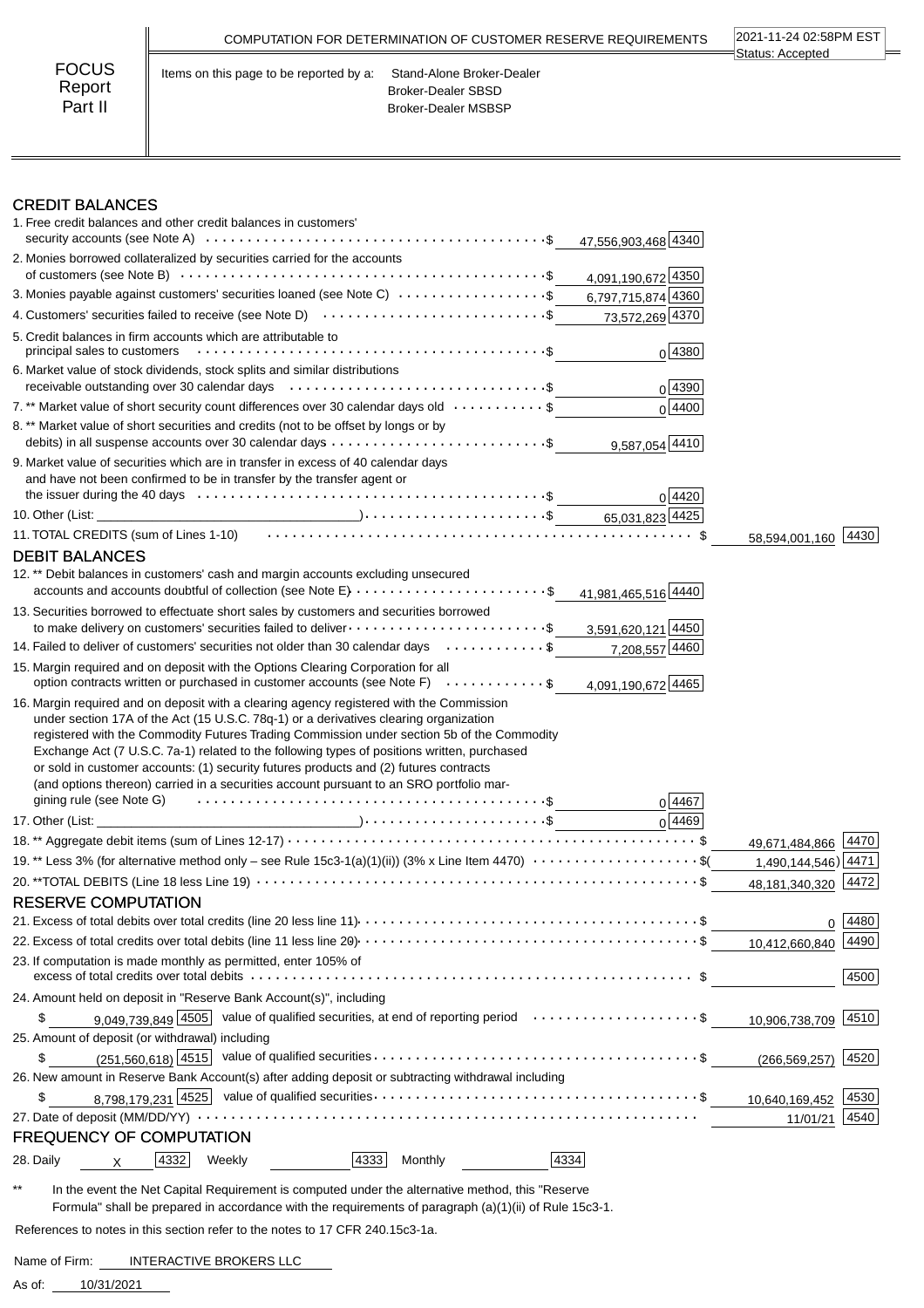Part II | Items on this page to be reported by: Futures Commission Merchant

### SEGREGATION REQUIREMENTS

| 1. Net ledger balance                                                                                                                                                                                                                                         |                                            |
|---------------------------------------------------------------------------------------------------------------------------------------------------------------------------------------------------------------------------------------------------------------|--------------------------------------------|
| A. Cash                                                                                                                                                                                                                                                       | 7,236,623,693 7010                         |
|                                                                                                                                                                                                                                                               | 0 7020                                     |
|                                                                                                                                                                                                                                                               | 237,275,181 7030                           |
| 3. Exchange traded options                                                                                                                                                                                                                                    |                                            |
|                                                                                                                                                                                                                                                               | 467,778,752 7032                           |
| B. Deduct market value of open option contracts granted (sold) on a contract market $\cdots\cdots\cdots\cdots\cdots\cdots$                                                                                                                                    | 390,763,078) 7033                          |
|                                                                                                                                                                                                                                                               | 7,550,914,548 7040                         |
| 5. Accounts liquidating to a deficit and accounts with debit balances                                                                                                                                                                                         |                                            |
| - gross amount \bit \control\control\control\control\control\control\control\control\control\control\control\control\control\control\control\control\control\control\control\control\control\control\control\control\control\c                                |                                            |
| Less: amount offset by customer owned securities volto contract to set of the contract of the contract of the contract of the contract of the contract of the contract of the contract of the contract of the contract of the                                 | $_0$ ) $\boxed{7047}$ \$<br>1,092,541 7050 |
|                                                                                                                                                                                                                                                               | 7,552,007,089 7060                         |
| FUNDS IN SEGREGATED ACCOUNTS                                                                                                                                                                                                                                  |                                            |
| 7. Deposited in segregated funds bank accounts                                                                                                                                                                                                                |                                            |
| A. Cash                                                                                                                                                                                                                                                       | 1,526,517,860 7070                         |
|                                                                                                                                                                                                                                                               |                                            |
|                                                                                                                                                                                                                                                               | $0$ 7090                                   |
| 8. Margins on deposit with derivatives clearing organizations of contract markets                                                                                                                                                                             |                                            |
| A. Cash                                                                                                                                                                                                                                                       |                                            |
|                                                                                                                                                                                                                                                               | 524,483,400 7110                           |
|                                                                                                                                                                                                                                                               | $0$ 7120                                   |
|                                                                                                                                                                                                                                                               | $(19,351,899)$ 7130                        |
| 10. Exchange traded options                                                                                                                                                                                                                                   |                                            |
|                                                                                                                                                                                                                                                               | 467,778,752 7132                           |
|                                                                                                                                                                                                                                                               | 390,763,077) 7133                          |
| 11. Net equities with other FCMs                                                                                                                                                                                                                              |                                            |
| A. Net liquidating equity                                                                                                                                                                                                                                     | $0^{7140}$                                 |
| B. Securities representing investments of customers' funds (at market)<br>$\cdots$ $\cdots$ $\cdots$ $\cdots$ $\cdots$ $\cdots$ $\cdots$ $\cdots$ $\cdots$ $\cdots$ $\cdots$ $\cdots$ $\cdots$ $\cdots$ $\cdots$ $\cdots$ $\cdots$ $\cdots$ $\cdots$ $\cdots$ | $0$ 7160                                   |
|                                                                                                                                                                                                                                                               | $0$ 7170                                   |
| 12. Segregated funds on hand (describe:                                                                                                                                                                                                                       | $0$ 7150                                   |
|                                                                                                                                                                                                                                                               |                                            |
|                                                                                                                                                                                                                                                               | 220,795,887 7190                           |
| 155,000,000 7194                                                                                                                                                                                                                                              |                                            |
| 16. Excess (deficiency) funds in segregation over (under) Management Target Amount Excess $\cdots \cdots \cdots$ \$ $\perp$                                                                                                                                   | 65,795,887 7198                            |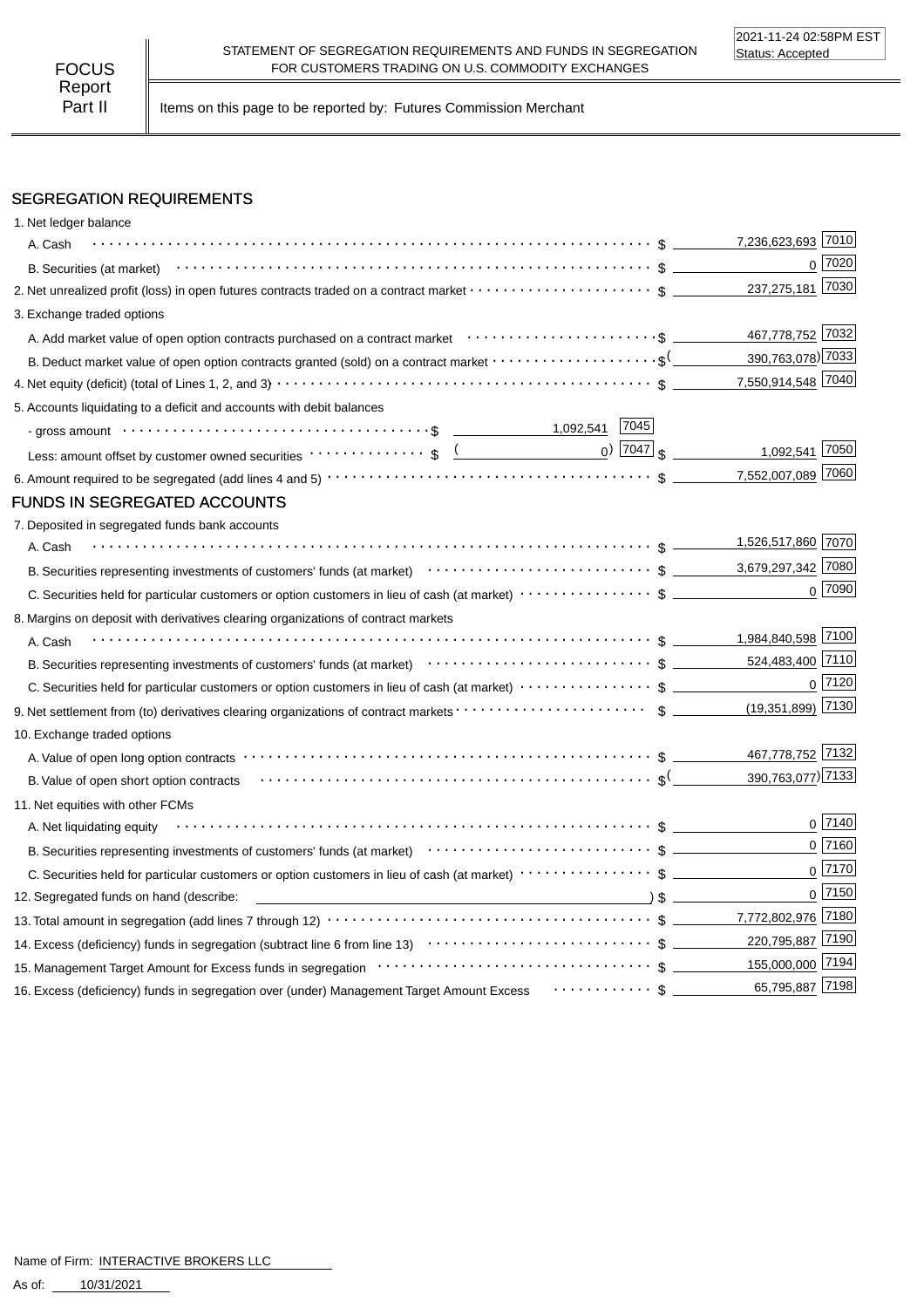#### STATEMENT OF SECURED AMOUNTS AND FUNDS HELD IN SEPARATE ACCOUNTS FOR FOREIGN FUTURES FOCUS IN SEPARATE ACCOUNTS FOR FOREIGN FUTURES<br>Report

Part II | Items on this page to be reported by a: Futures Commission Merchant

#### FOREIGN FUTURES AND FOREIGN OPTIONS SECURED AMOUNTS

| Amount required to be set aside pursuant to law, rule or regulation of a foreign government<br>or a rule of a self-regulatory organization authorized thereunder $\ldots\ldots\ldots\ldots\ldots\ldots\ldots\ldots\ldots\ldots\ldots\ldots\quad$ \$ ___ |             |                  | 7305 |
|---------------------------------------------------------------------------------------------------------------------------------------------------------------------------------------------------------------------------------------------------------|-------------|------------------|------|
| 1. Net ledger balance - Foreign futures and foreign option trading - All Customers                                                                                                                                                                      |             |                  |      |
| A. Cash                                                                                                                                                                                                                                                 |             | 512,633,043      | 7315 |
| B. Securities (at market)                                                                                                                                                                                                                               |             |                  | 7317 |
|                                                                                                                                                                                                                                                         |             | (4,679,962)      | 7325 |
| 3. Exchange traded options                                                                                                                                                                                                                              |             |                  |      |
| A. Market value of open option contracts purchased on a foreign board of trade\$                                                                                                                                                                        |             | 124,524          | 7335 |
| B. Market value of open contracts granted (sold) on a foreign board of trade \$                                                                                                                                                                         |             | (7,696)          | 7337 |
|                                                                                                                                                                                                                                                         |             | 508,069,909 7345 |      |
| 5. Accounts liquidating to a deficit and accounts with                                                                                                                                                                                                  |             |                  |      |
| 4,152 7351                                                                                                                                                                                                                                              |             |                  |      |
| Less: amount offset by customer owned securities \$                                                                                                                                                                                                     | $ 7352 $ \$ | 4,152            | 7354 |
| 6. Amount required to be set aside as the secured amount - Net Liquidating Equity Method (add lines 4 and 5)  \$                                                                                                                                        |             | 508,074,061      | 7355 |
| 7. Greater of amount required to be set aside pursuant to foreign jurisdiction (above) or line 6. [1, 1, 2, 2, 2, 2, 2, 3, 5]                                                                                                                           |             | 508,074,061      | 7360 |